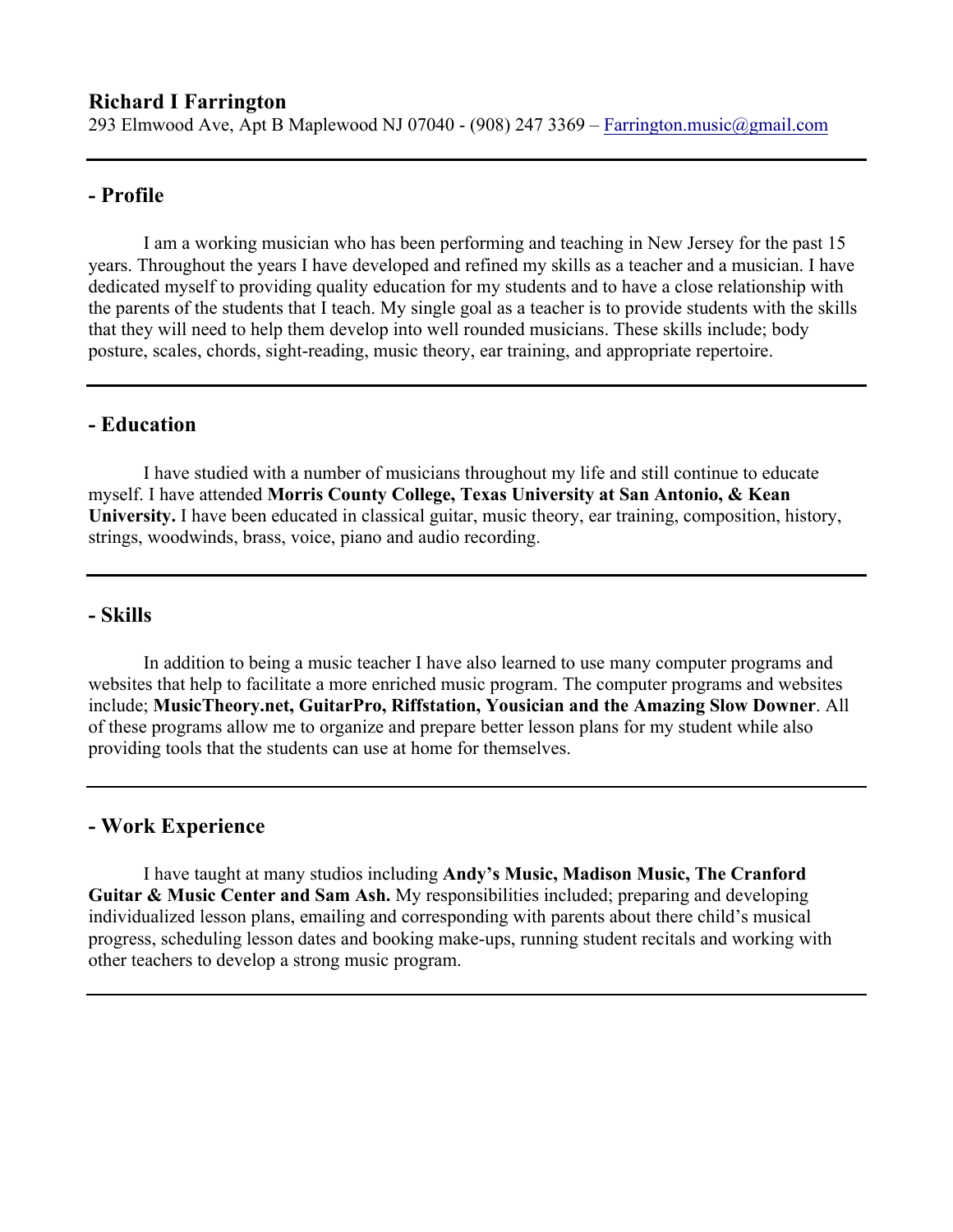## **- Mission Statement**

I offer private in home lessons for beginners to expert musicians. I work with both children and adults to make a well-rounded teaching experience. I customize all lessons for the needs of my students and transcribe all music that is requested. I also provide lesson plans, music fundamentals, theory, and a fun learning environment for all of my students.

## **- Services**

Every session is unique and customized for the day based on what the student is currently working on. Here are the aspects that are provided.

Lessons Plans: To utilize the session time to its full capacity a lesson plan is designed for every session. Lessons plans are organize around the current subject matter the student is working on and is based on the progress of the previous lesson. Notes are taken at the end of every session and applied to the following lesson.

**Sheet Music:** Printed sheet music is provided for all subjects. Having clear and easy to read documents is essential for practicing. All documents are reviewed and made available for the student's personal notes.

**Music Theory:** Music theory fundamentals are taught in order to give a student a clearer understanding of what they are learning on their instrument. Music theory also provides a student with a better vocabulary to communicate with other musicians.

**Ear Training:** Listening to music and transcribing is a large part of being a well-rounded musician. Students are tested on their basic interval, chord and rhythm recognition to refine their auditory skills.

**Sight Reading:** Techniques to reading standard notated music are reviewed and developed. The use of tablature and other forms of written music are discussed as well**.**

**Method Book:** Method books are provided to give students an organized weekly lesson plan and help maintain a structured practice schedule.

**Fretboard Knowledge:** Understanding the notes and the patterns of the fretboard are a big part of becoming a skilled guitarist. Individual notes and useful patterns are taught and discussed.

**Guitar Pro:** Guitar Pro provides students to the access of thousands of songs and sheet music with the click of a button. The program has auditory and visual playback of music that can be slow down and isolated for learning comfort.

**Amazing Slow Downer:** ASD allows students to take any digital recording they are working with and slow it down to a comfortable playback speed. Music can also be looped for hands free repeat**.**

**Riffstation:** Riffstation can upload digital recordings and give a chord analysis. It also provides playback and can be slow down and looped.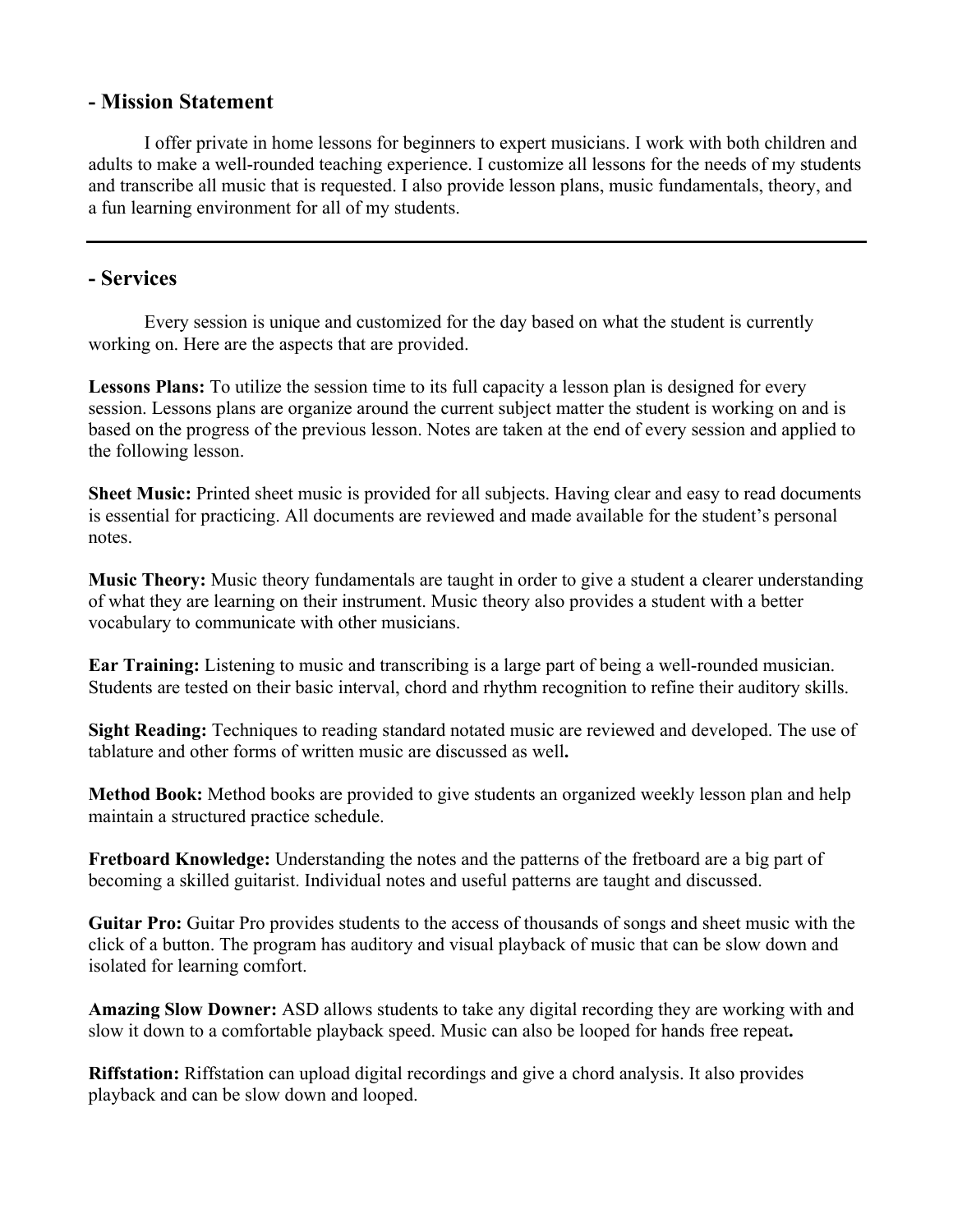**Yousician:** Yousician is a wonderful music website for young children. The website contains thousands of exercises designed for children and keeps track of there progress. It has a colorful display and age appropriate songs.

**Music Theory.net:** MusicTheory.net is a great website to help develop basic and advanced music skills. The website is organized in an easy to use format and allows its students to customized the skill level of every program.

# **- Equipment**

**Music Stands, Guitar Stands and Amplifiers** are provided for all lessons.

# **- Lessons Costs & Monthly Packages**

**1st Time Trial Lessons:**

 $1 \times 30$  Minutes =  $30\$ 

 $1 \times 45$  Minutes =  $45\$ 

 $1 \times 60$  Minutes = 60\$

#### **Monthly Cost:**

 $4 \times 30$  Minutes = 120\$

 $4 \times 45$  Minutes = 180\$

 $4 \times 60$  Minutes = 240\$

## **- Lesson Plans**

Youth & Children Lessons: Lesson plans for adolescent are structured in a way to keep the sessions fun and upbeat while still learning valuable music fundamentals. Children often need to have lessons changed or altered during the session in order to keep them engaged and motivated to learn. Student activities include simple strumming patterns, learning basic melodies, singing, clapping rhythms, listening games and music worksheets.

**Beginner Lessons:** Lesson plans for beginner students start with basic posture and music fundamentals. Students are given exercises that engage core elements of music such as scales, chords and learning simple melodies. Lessons are tailored to the interest of the student and they are encouraged to work on personal musical interest such as styles of music or bands they are familiar with.